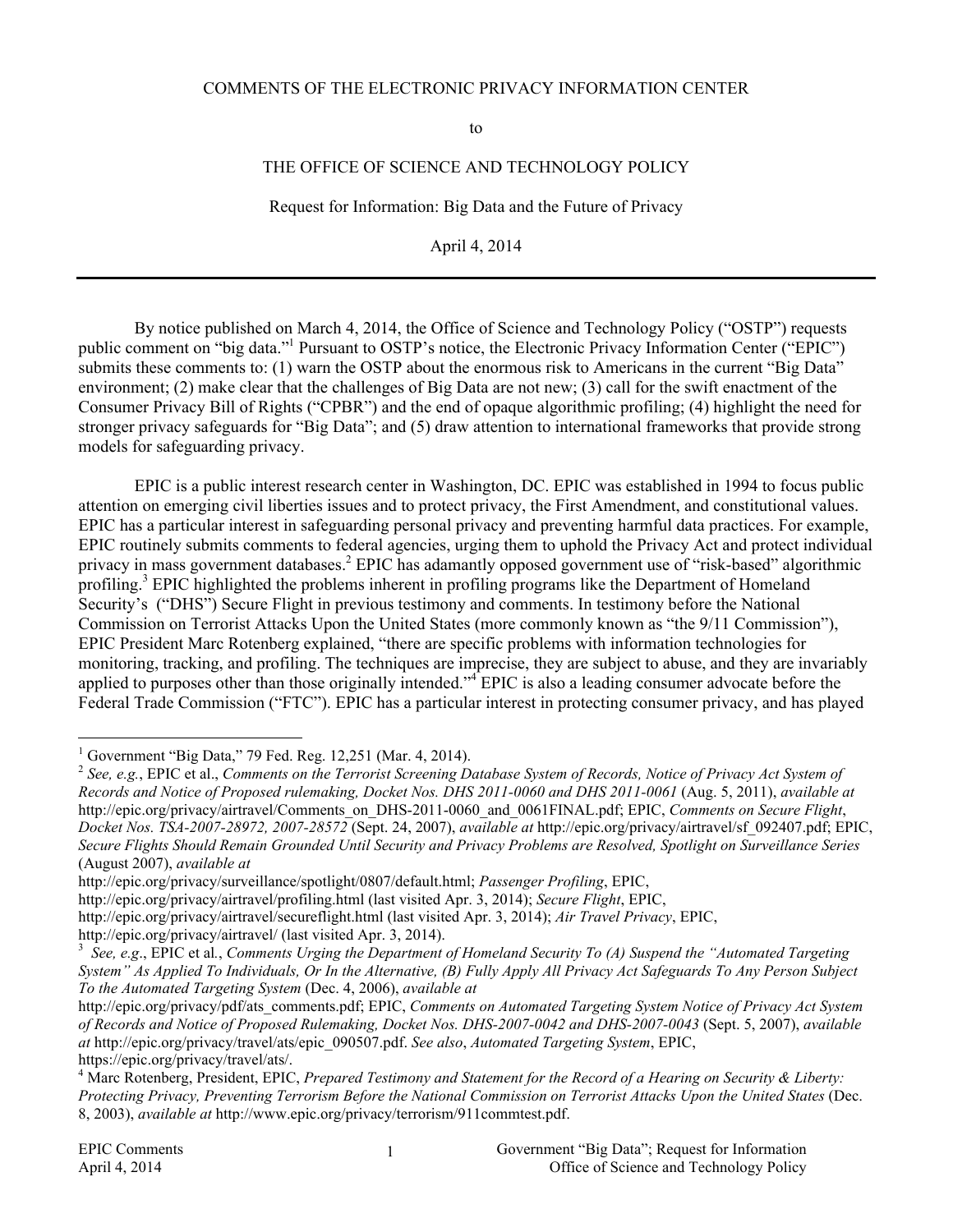a leading role in developing the authority of the FTC to address emerging privacy issues and to safeguard the privacy rights of consumers.<sup>5</sup>

On January 17, 2014, President Obama announced a plan to take a comprehensive look at the privacy implications of "Big Data."6 Almost immediately after the White House announcement, EPIC, joined by a coalition of consumer privacy, public interest, scientific, and educational organizations, petitioned OSTP to meaningfully engage the public by accepting public comments on Big Data and the Future of Privacy.<sup>7</sup> The Privacy Coalition urged OSTP to involve the public because it is the public's privacy and future that is at stake when the government and private companies amass big data obtained from the public. The Privacy Coalition encouraged OSTP to consider an array of big data privacy issues, including:

(1)What potential harms arise from big data collection and how are these risks currently addressed?

(2) What are the legal frameworks currently governing big data, and are they adequate?

(3) How could companies and government agencies be more transparent in the use of big data, for example, by publishing algorithms?

(4) What technical measures could promote the benefits of big data while minimizing the privacy risks?

- (5) What experience have other countries had trying to address the challenges of big data?
- (6) What future trends concerning big data could inform the current debate?

Less than a month after the Coalition filed its petition, the White House announced this public comment opportunity. EPIC appreciates this effort as well as related efforts to encourage public comments on this important policy process.<sup>8</sup>

As discussed below in detail, private organizations and government entities are amassing data with little understanding of the consequences and too few safeguards. In many instances, the organizations gathering the Big Data obtain the benefits, but the individuals bear the consequences.<sup>9</sup> This leads to asymmetries of power and new more subtle means of control. We urge OSTP to incorporate the following observations and recommendations into its final report.

### **1. The current "Big Data" environment poses enormous risk to Americans**

The ongoing collection of personal information in the United States without sufficient privacy safeguards has led to staggering increases in identity theft, security breaches, and financial fraud. Additionally, the use of personal information to make automated decisions and segregate individuals based on secret, imprecise and oftentimes impermissible factors presents clear risks to fairness and due process. Far too many organizations collect detailed personal information and use it with too little regard for the consequences. The current Big Data environment is plagued by data breaches and discriminatory uses of predictive analytics.

direct marketing industry), http://epic.org/privacy/internet/ftc/ftc\_letter.html; DoubleClick, Inc., *FTC* File No. 071-0170 (2000) (Complaint and Request for Injunction, Request for Investigation and for Other Relief),

Investigation and for Other Relief) , http://epic.org/privacy/choicepoint/fcraltr12.16.04.html. <sup>6</sup>

John Podesta, *Big Data and the Future of Privacy*, THE WHITE HOUSE BLOG (Jan. 23, 2014, 3:30 PM),

 <sup>5</sup> *See, e.g.*, Letter from EPIC Executive Director Marc Rotenberg to FTC Commissioner Christine

Varney, EPIC (Dec. 14, 1995) (urging the FTC to investigate the misuse of personal information by the

http://epic.org/privacy/internet/ftc/DCLK\_complaint.pdf; Microsoft Corporation, FTC File No. 012 3240 (2002) (Complaint and Request for Injunction, Request for Investigation and for Other Relief),

http://epic.org/privacy/consumer/MS\_complaint.pdf; Choicepoint, Inc., FTC File No. 052-3069 (2004) (Request for

http://www.whitehouse.gov/blog/2014/01/23/big-data-and-future-privacy.

<sup>&</sup>lt;sup>7</sup> EPIC et al., Petition for OSTP to Conduct Public Comment Process on Big Data and the Future of Privacy, Feb. 10, 2014, http://epic.org/privacy/Ltr-to-OSTP-re-Big-Data.pdf.<br><sup>8</sup> *Join the Conversation: Big Data, Privacy, and What it Means to You*, THE WHITE HOUSE,

http://www.whitehouse.gov/issues/technology/big-data-review (last visited Apr. 3, 2014). <sup>9</sup> *Big Data and the Future of Privacy*, EPIC, http://epic.org/privacy/big-data/default.html (last visited Apr. 4, 2014).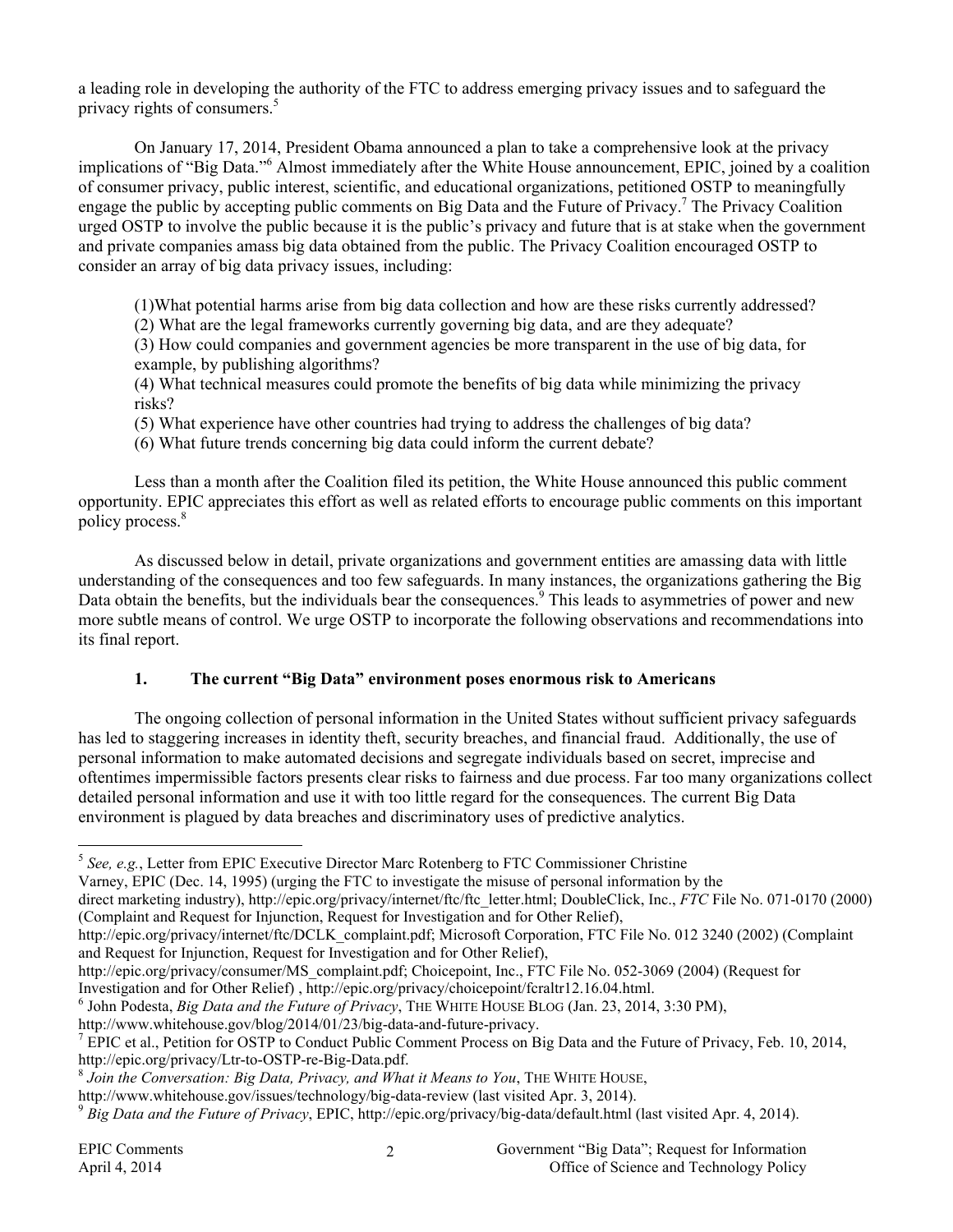The use of predictive analytics by the public and private sector undermines our freedom of association. Our online social connections, participation in online debates, and our interests expressed through our online activities can now be used by the government and companies to make determinations about our ability to fly, to obtain a job, a clearance, or a credit card. The use of our associations in predictive analytics to make decisions that have a negative impact on individuals directly inhibits freedom of association. It chills online interaction and participation when those very acts and the associations they reveal could be used to deny an individual a job or flag an individual for additional screening at an airport because of the determination of an opaque algorithm, that may consider a person's race, nationality, or political views.

The ability to predict sensitive data and reveal associations raises the potential for abuse by both the government and the private sector. The information gleaned from predictive analytics could be used in a variety of ways to skirt current legal protections regarding, for example, fairness in housing and employment and First Amendment freedoms of religion and association.<sup>10</sup>

#### *A. Commercial Institutions Collecting Data Have Insufficient Data Security to Protect Americans' Privacy*

Over the past year, many disastrous data breaches have occurred. During the busy holiday shopping season, millions of American customers who shopped at Target and Neiman Marcus suffered data breaches. Target suffered a data breach that affected nearly 70 million after its point-of-sale terminals were hacked and compromised because of its own insufficient security standards.11 This included the account data for roughly 40 million account holders, including their credit and debit card numbers, expiration dates, the three-digit CVV security code, and even PIN data.12 The customers of Neiman Marcus suffered a very similar data breach in which 1.1 million debit and credit card numbers were compromised.<sup>13</sup>

Last September, a data breach at Adobe exposed the user account information of 38 million users.<sup>14</sup> The breach resulted in the theft of close to 3 million customer credit card numbers.<sup>15</sup> The user account information was similarly exposed in a data breach of LivingSocial that compromised the data of nearly 50 million users.<sup>16</sup> Government agencies routinely lose control of the databases containing detailed personal information they have acquired in the "big data" environment. $17$ 

http://krebsonsecurity.com/2013/10/adobe-breach-impacted-at-least-38-million-users/.<br><sup>15</sup> Id.<br><sup>16</sup> Nicole Perlroth, *LivingSocial Hack Exposes Data for 50 Million Customers*, N.Y. Times, Apr. 26, 2013.<br><sup>17</sup> See. e.g., U.S.

 <sup>10</sup> Kate Crawford & Jason Schultz, *Big Data and Due Process: Toward a Framework to Redress Predictive Privacy Harms* 99- 101 (Public Law & Legal Theory Research, Working Paper No. 13-64), *available at*

http://papers.ssrn.com/sol3/papers.cfm?abstract\_id=2325784.<br><sup>11</sup> Target: data breach FAQ, https://corporate.target.com/about/shopping-experience/payment-card-issue-FAQ.

<sup>&</sup>lt;sup>12</sup> Sarah Perez, Target's Data Breach Gets Worse: 70 Million Customs Had Info Stolen, Including Names, Emails, and Phones, TechCrunch, Jan. 10, 2014, http://techcrunch.com/2014/01/10/targets-data-breach-gets-worse-70-million-customers-had-infostolen-including-names-emails-and-phones/.<br><sup>13</sup> Elizabeth A. Harris, Nicole Perlroth & Nathaniel Popper, *Neiman Marcus Data Breach Worse Than First Said*, NYTimes,

Jan. 23, 2014, http://www.nytimes.com/2014/01/24/business/neiman-marcus-breach-affected-1-1-million-cards.html. 14 Brian Krebs, *Adobe Breach Impacted at Least 38 Million Users*, Oct. 29, 2013, Krebs on Security,

ENHANCE RESPONSES TO DATA BREACHES (2014), *available at* http://www.gao.gov/assets/670/662227.pdf; William Jackson, *VA Settlement Demonstrates Just How Costly Lax Security Can Be*, GCN, Feb. 2, 2009,

http://gcn.com/Articles/2009/02/02/VA-data-breach-suit-settlement.aspx; Majority Staff of H. COMM. ON OVERSIGHT AND GOV'T REFORM, *Information Security Breach at TSA: The Traveler Redress Website* (January 2008), *available at* http://web.archive.org/web/20080131043651/http://oversight.house.gov/documents/20080111092648.pdf; Spencer S. Hsu, *TSA Hard Drive With Employee Data Is Reported Stolen,* WASHINGTON POST (May 5, 2007), http://www.washingtonpost.com/wpdyn/content/article/2007/05/04/AR2007050402152.html.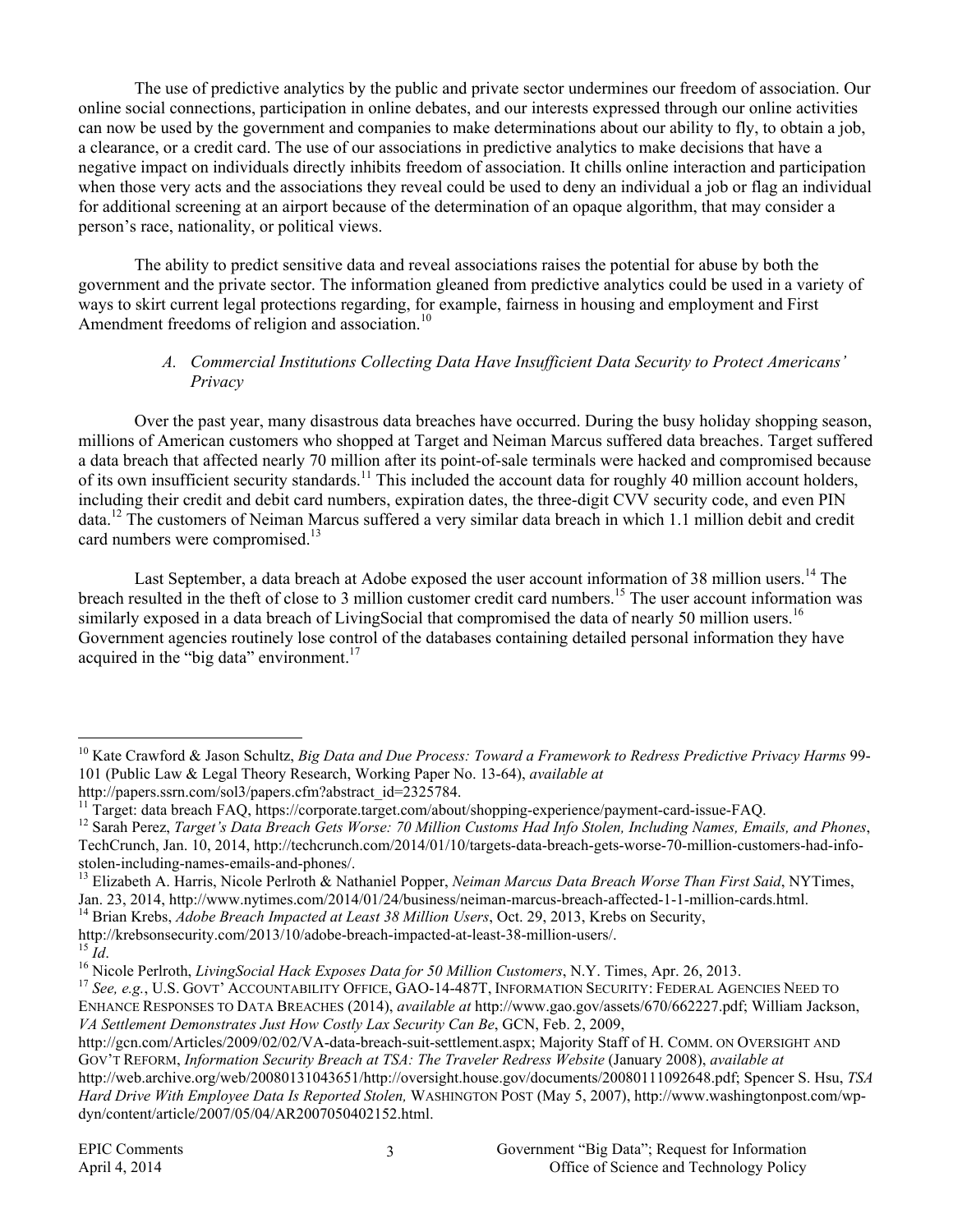In addition to the failure of organizations to adequately safeguard the information they collect, many private companies and government agencies now use opaque and often imprecise techniques that make determinations about individuals that carry real consequences. "Predictive analytics" use algorithms on vast amounts of data to unearth correlations that would otherwise remain hidden.<sup>18</sup> Often, the algorithms leverage seemingly innocuous information to make predictions about sexuality, whether a woman is pregnant, political leanings, and more. One of the more problematic uses of predictive analytics is preemptive predictions that make a specific determination about an individual.

Preemptive predictions limit a person's options by assessing "the likely consequences of allowing or disallowing a person to act in a certain way."<sup>19</sup> Preemptive predictions are made from the perspective "of the state, a corporation, or anyone who wishes to prevent or forestall certain types of action."<sup>20</sup> Examples of preemptive predictions include inclusion on a no-fly list and determinations of credit worthiness. Preemptive predictions are particularly problematic because they are often completely automated decisions made behind a veil of secrecy that lack clear or effective recourse for those individuals who feel they have been wronged by the decision.

The private sector uses big data analytics to make important decisions that affect individuals. A digital lending company has established a loan and credit scoring service that uses big data analytics to assess a person's credit worthiness.21 The company collects data from social networks, among other sources, to make the automated determination in seconds using a self-learning algorithm.<sup>22</sup>

Even when predictive analytics are not used to make a determination about an individual, they still can be problematic by predicting and, in some instances, revealing sensitive information. The retail chain Target used predictive analytics to predict which female customers were pregnant.<sup>23</sup> This information was given to marketers who revealed the pregnancy of a young woman prior to her telling her parents.<sup>24</sup>

Often, the companies and institutions that are the victims of large-scale data breaches make efforts afterthe-fact to improve security and privacy. But this leaves numerous other entities still exposing the personal information of its customers. This problem will only get worse because as John Podesta stated, "There is no question that there is more data than ever before, and no sign that the trajectory is slowing its upward pace."<sup>25</sup>

### *B. Students are Particularly Vulnerable to Big Data Privacy Risks*

Recent large-scale security breaches at educational institutions have compromised student (and faculty) privacy. Last month, a University of Maryland ("UMD") database containing 309,079 student, faculty, staff, and personnel records was breached; the "breached records included name, Social Security number, date of birth, and University identification number" and included records covering a span of 20 years.<sup>26</sup> The university acknowledged that it could have implemented privacy enhancing techniques by purging some of those records "long before the breach."27 Soon after the UMD breach, Indiana University reported that it had stored names, addresses, and Social

<sup>&</sup>lt;sup>18</sup> VIKTOR MAYER-SCHÖNBERGER & KENNETH CUKIER, BIG DATA: A REVOLUTION THAT WILL TRANSFORM HOW WE LIVE, WORK, AND THINK 11-12 (Houghton Mifflin Harcourt 2013).<br><sup>19</sup> Ian Kerr & Jessica Earle, *Prediction, Preemption, Presumption: How Big Data Threatens Big Picture Privacy* 66 Stan. L.

Rev. Online 65, 67 (2013).<br><sup>20</sup> *Id.* 

<sup>&</sup>lt;sup>21</sup> Kreditech: Digital Lending, https://www.kreditech.com/loan-and-credit-scoring/.<br><sup>22</sup> *Id.* 23 Charles Duhigg, *How Companies Learn Your Secrets*, N.Y. Times, Feb. 16, 2012,

http://www.nytimes.com/2012/02/19/magazine/shopping-habits.html.<br><sup>24</sup> *Id.* 25 Counselor John Podesta, Remarks at the White House/MIT "Big Data" Privacy Workshop (Mar. 3, 2014), *available at* http://www.whitehouse.gov/sites/default/files/docs/030414 remarks john podesta big data.pdf.

<sup>&</sup>lt;sup>26</sup> Letter from President Loh, Letter from Brian D. Voss concerning UMD Data Breach, http://www.umd.edu/datasecurity/.

<sup>27</sup> Mark Albert, *UMD Testifies to Congress on Massive Data Breach*, WUSA 9, Mar. 27, 2014, http://www.wusa9.com/story/news/local/2014/03/26/university-of-maryland-congress-data-breach/6942023/.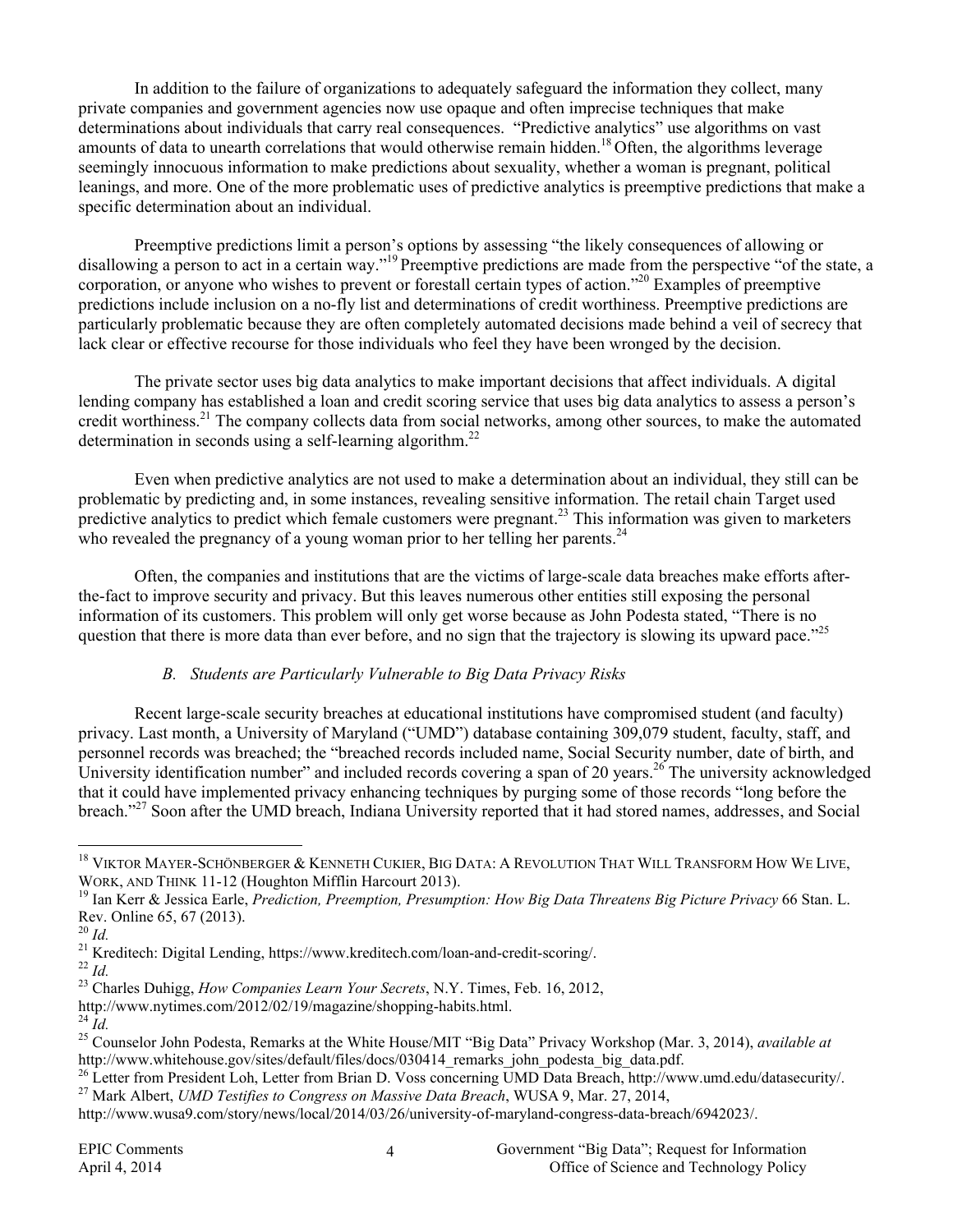Security numbers for "approximately 146,000 students and recent graduates" in an "insecure location" for almost a year, thus potentially exposing students to identity theft and other forms of fraud.<sup>28</sup> Johns Hopkins University also recently experienced a breach that compromised the names, contact information, and "student-entered comments" of approximately 850 students that were enrolled over a seven-year span.29 Hackers posted information stolen from the breach, including employee information, on the internet. In response to the breach, Johns Hopkins is exploring privacy enhancing techniques, such as deleting outdated information.<sup>30</sup> These examples illustrate that Big Data places students at risk because schools are not using adequate security standards to protect student records.

Additionally, the mass collection of student information has led to the creation of student dossiers over which students have little to no control. For example, statewide longitudinal databases collect troves of student information comprised of "preschool, K-12, and postsecondary education as well as workforce data."31 A 2009 Fordham Law School report analyzing statewide longitudinal databases highlights that (1) "most states collected information in excess of what is needed" for government reporting requirements"; (2) student databases "generally had weak privacy protections"; (3) "many states do not have clear access and use rules regarding the longitudinal database"; (4) most states "fail to have data retention policies"; and (5) "several states . . . outsource the data warehouse without any protections for privacy in the vendor contract.<sup>332</sup> Because statewide longitudinal databases collect so much student information and because that information is not adequately protected, Big Data in student statewide longitudinal databases significantly raises the risks that students will be stigmatized throughout their academic career and in the workforce.

Last year, EPIC testified before the Colorado State Board of Education and discussed the growing privacy risks that students face as private companies routinely collect sensitive student records. EPIC discussed how private companies might access extensive disciplinary records, and even facilitate "principal watch lists."<sup>33</sup>

### *C. Government Collection of Big Data is Particularly Problematic*

The government has also abused Big Data. Documents obtained by EPIC through a Freedom of Information Act request show that the Census Bureau provided the Department of Homeland Security statistical data on people who identified themselves on the 2000 census as being of Arab ancestry.<sup>34</sup> The DHS agent who requested the census data explained that it was needed to determine which languages signage should be posted in at major international airports.<sup>35</sup> However, there was no indication that DHS requested similar information about any other ethnic groups.36 The ultimate abuse of Census information came during World War II, when the Census Bureau provided statistical information to help the War Department round up more than 120,000 innocent Japanese Americans and confine them to internment camps.

Today, Americans are in more government databases than ever. Government agencies routinely amass PII, but absolve themselves of any legal duties or responsibilities to safeguard individual privacy. For example, the Federal Bureau of Investigation's Data Warehouse System hoards individual information, including:

- <sup>35</sup> EPIC FOIA documents: Email exchange between DHS and Census Bureau,
- http://epic.org/privacy/census/foia/census\_emails.pdf. <sup>36</sup> *Id.*

<sup>&</sup>lt;sup>28</sup> Indiana University Reports Potential Data Exposure, Feb. 25, 2014, http://news.iu.edu/releases/iu/2014/02/data-exposuredisclosure.shtml.<br><sup>29</sup> Johns Hopkins Statement: Breach of a University Server, Mar. 7, 2014, http://releases.jhu.edu/2014/03/07/server-breach/.

 $\frac{30 \text{ Jd}}{1d}$ .<br><sup>31</sup> Statewide Longitudinal Data Systems, EDUCATION DEPARTMENT, https://www2.ed.gov/programs/slds/factsheet.html (last

visited Apr. 3, 2014).

<sup>&</sup>lt;sup>32</sup> CHILDREN'S EDUCATIONAL RECORDS AND PRIVACY: A STUDY OF ELEMENTARY AND SECONDARY SCHOOL STATE REPORTING SYSTEMS, EXECUTIVE SUMMARY (Fordham Law Ctr. on Law and Info. Policy, 2009).<br><sup>33</sup> Testimony and Statement for the Record, Khaliah Barnes, EPIC Administrative Law Counsel, Study Session Regarding

inBloom, Inc., May 16, 2013, available at https://epic.org/privacy/student/EPIC-Stmnt-CO-Study-5-13.pdf.<br><sup>34</sup> Freedom of Information Documents on the Census: Department of Homeland Security Obtained Data on Arab Americans<br>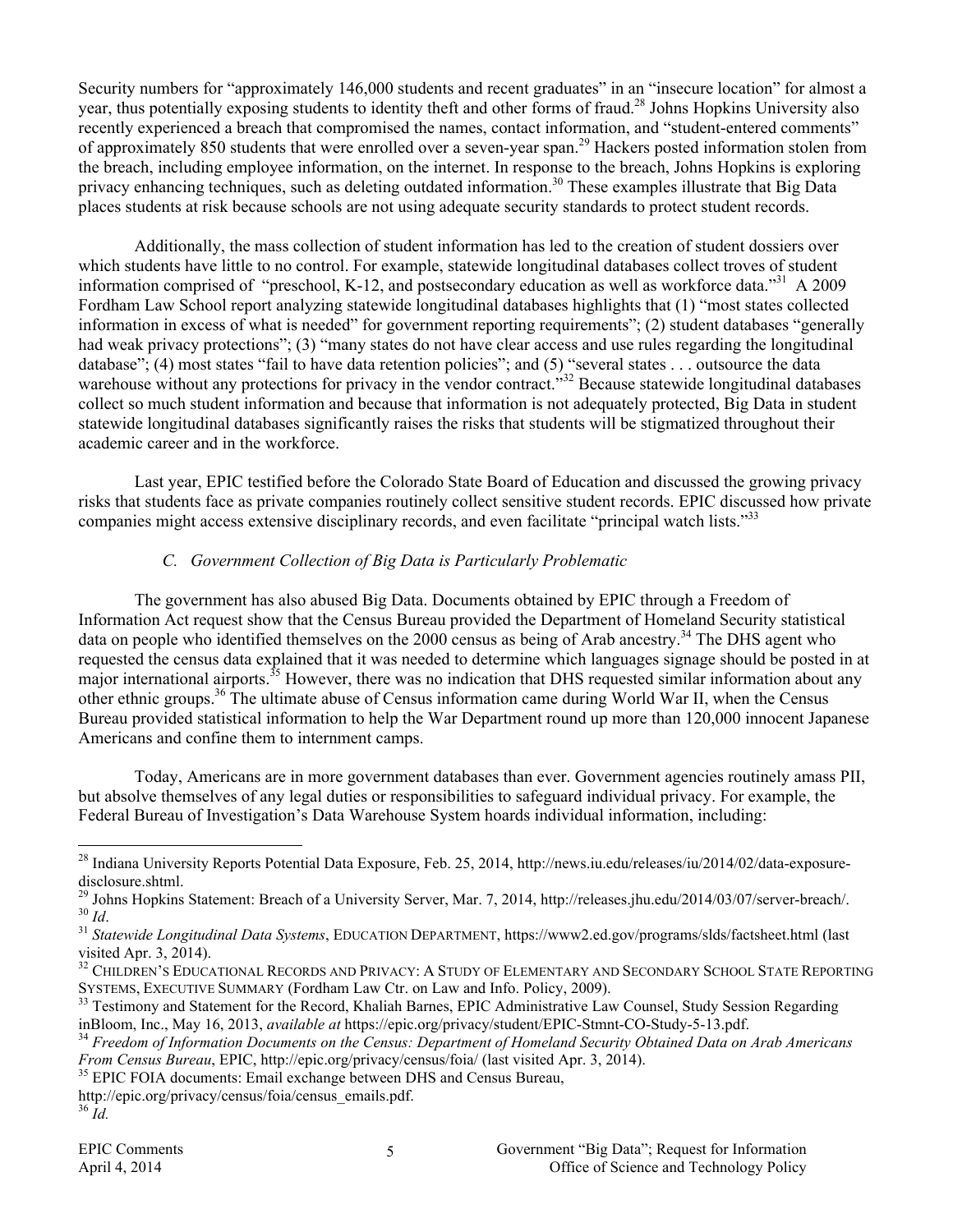biographical information (such as name, alias, race, sex, date of birth, place of birth, social security number, passport number, driver's license, or other unique identifier, addresses, telephone numbers, physical descriptions, and photographs); biometric information (such as fingerprints); financial information (such as bank account number); location; associates and affiliations; employment and business information; visa and immigration information; travel; and criminal and investigative history, and other data that may assist the FBI in fulfilling its national security and law enforcement responsibilities.<sup>37</sup>

Incredibly, the agency has exempted itself from Privacy Act requirements that the FBI maintain only "accurate, relevant, timely and complete" personal records.<sup>38</sup> The FBI has also exempted itself from Privacy Act requirements permitting individuals to access and amend inaccurate records.<sup>39</sup> Other agencies, like the Department of Homeland Security and the National Security Agency, have exempted databases containing detailed, sensitive personal information from well-established Privacy Act safeguards.<sup>40</sup> EPIC has routinely objected to agencies gathering personally identifiable information while eschewing privacy protections, noting:

It is inconceivable that the drafters of the Privacy Act would have permitted a federal agency to propose a profiling system on U.S. citizens and be granted broad exemptions from Privacy Act obligations. Consistent and broad application of Privacy Act obligations are the best means of ensuring accuracy and reliability of the data used in a system that profoundly affects millions of individuals as they travel throughout the United States on a daily basis.<sup>41</sup>

Like the private sector, the government also uses predictive analytics to the detriment of millions of individuals. For example, the Department of Homeland Security's TSA PreCheck program collects vast amounts of PII including biometric information to perform a "security threat assessment" of "law enforcement, immigration, and intelligence databases, including a fingerprint-based criminal history check conducted through the Federal Bureau of Investigation."<sup>42</sup> The TSA uses automated data processing to determine which individuals will be scrutinized upon traveling throughout the United States.<sup>43</sup> The decisions are completely opaque and lack an effective recourse option. Remarkably, the TSA itself has lost sensitive personal information that it has collected from its employees.44 The TSA lost a portable drive containing the bank account numbers, Social Security numbers, names and birth dates of more than 100,000 people who worked at the TSA over a three-year period.

It is vitally important to update current privacy laws to minimize collection, secure the information that is collected, and prevent abuses of collected data through the use of predictive analytics.

 <sup>37</sup> Privacy Act of 1974; System of Records, 77 Fed. Reg. 40,630, 40,631 (July 10, 2012), *available at*

http://www.gpo.gov/fdsys/pkg/FR-2012-07-10/pdf/2012-16823.pdf.<br><sup>38</sup> 28 C.F.R. §16.96 (v).<br><sup>39</sup> Id.

<sup>39</sup> *Id*. 40 *See, e.g*., EPIC et al., *Comments on the Department of Defense Privacy Program* (Oct. 21, 2013), *available at*

https://epic.org/privacy/nsa/Coal-DoD-Priv-Program-Cmts.pdf; *see also supra* note 3, *Comments Urging the Department of Homeland Security To (A) Suspend the "Automated Targeting System".*<br><sup>41</sup> EPIC, *Comments on TSA PreCheck Application Program System of Records Notice and Notice of Proposed Rulemaking and* 

*TSA Secure Flight System of Records Notice*, 5 (Oct. 10, 2013), *available at* http://epic.org/apa/comments/TSA-PreCheck-Comments.pdf.

<sup>&</sup>lt;sup>42</sup> Privacy Act of 1974: Implementation of Exemptions; Department of Homeland Security Transportation Security Administration, DHS/TSA-021, TSA PreCheck Application Program System of Records, 78 Fed. Reg. at 55,657 (proposed Sept. 11, 2013), *available at* http://www.gpo.gov/fdsys/pkg/FR-2013-09-11/pdf/2013-22069.pdf. 43 Privacy Act of 1974; Department of Homeland Security Transportation Security Administration--DHS/TSA—019 Secure

Flight Records System of Records, 78 Fed. Reg. 55,270, 55,271 (proposed Sept. 10, 2013), *available at*

<sup>&</sup>lt;sup>44</sup> Thomas Frank, *TSA Seeks Hard Drive, Personal Data on 100,000*, USA TODAY, May 5, 2007, available at http://usatoday30.usatoday.com/news/washington/2007-05-04-harddrive-tsa\_N.htm?csp=1.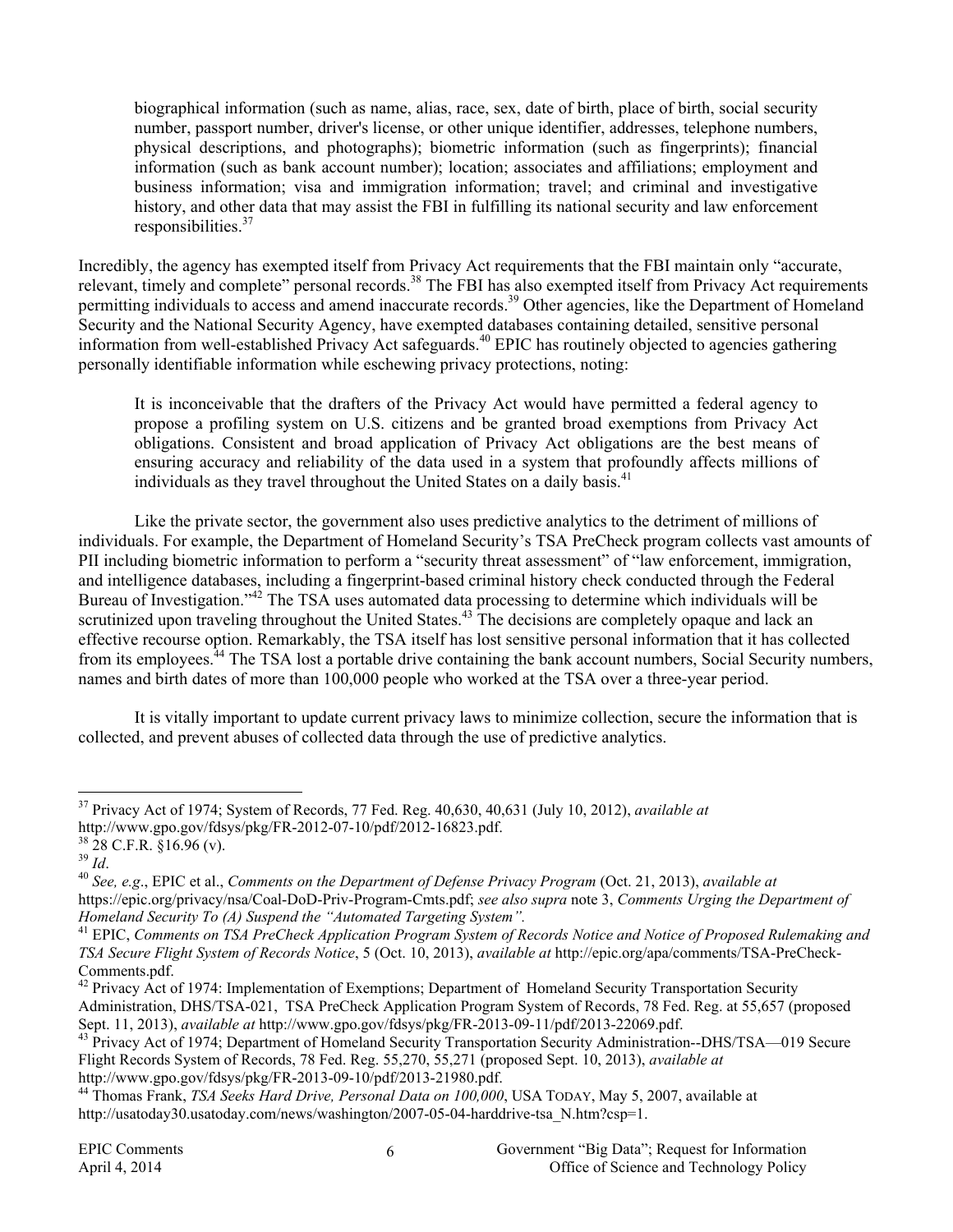# *2.* **The Challenges that Big Data Present Are Not New**

Many of the problems that Americans are confronting today were anticipated when Congress first addressed the challenges of "Big Data" and automating personal information with the Privacy Act of 1974. The Privacy Act incorporates the Code of Fair Information Practices that the Health, Education, Welfare Advisory Committee on Automated Data Systems issued in 1973.<sup>45</sup> The Code of Fair Information Practices sets out five obligations for all organizations that collect personal data:

- 1. There must be no personal data record-keeping systems whose very existence is secret.
- 2. There must be a way for a person to find out what information about the person is in a record and how it is used.
- 3. There must be a way for a person to prevent information about the person that was obtained for one purpose from being used or made available for other purposes without the person's consent.
- 4. There must be a way for a person to correct or amend a record of identifiable information about the person.
- 5. Any organization creating, maintaining, using, or disseminating records of identifiable personal data must assure the reliability of the data for their intended use and must take precautions to prevent misuses of the data.46

 In passing the Privacy Act of 1974, Congress found that: (1) individual privacy is "directly affected by the collection, maintenance, use, and dissemination of personal information by Federal agencies"; (2) big data in the government sector "greatly magnified the harm to individual privacy"; (3) misuse of government big data can threaten "the opportunities for an individual to secure employment, insurance, and credit, and his right to due process"; (4) privacy is a constitutionally-protected "personal and fundamental right"; and (5) "in order to protect the privacy of individuals identified in information systems maintained by Federal agencies, it is necessary and proper for the Congress to regulate the collection, maintenance, use, and dissemination of information by such agencies."47

The findings in the US Privacy Act of 1974 make clear the risks of "big data," long before the term was used.<sup>48</sup> However, the United States has been slow to update its privacy laws. Other countries and regions are moving more effectively to respond to the modern challenge of big data. For example, the European Union Data Protection Directive of 1995 actually anticipated the problem of secretive decisionmaking that would undermine fairness.49 The right of access, familiar to many in the US, is not limited to simply knowledge about the personal data that is collected but also to how the data is used. According to Article 12 of the Directive:

### *Right of access*

Member States shall guarantee every data subject the right to obtain from the controller:

(a) without constraint at reasonable intervals and without excessive delay or expense: confirmation as to whether or not data relating to him are being processed and information at least as to the purposes of the processing, the categories of data concerned, and the recipients or categories of recipients to whom the data are disclosed; communication to him in an intelligible form of the data undergoing processing and of any available information as to their source; *knowledge of the logic* 

<sup>45</sup> *The Code of Fair Information Practices*, EPIC, http://epic.org/privacy/consumer/code\_fair\_info.html.<br><sup>46</sup> U.S. Dep't. of Health, Education and Welfare, Secretary's Advisory Committee on Automated Personal Data Syste Records, computers, and the Rights of Citizens viii (1973).<br><sup>47</sup> Public Law 93-579, 93<sup>rd</sup> Congress, S.3418, Privacy Act, Section 2 (a) (Dec. 31, 1974).<br><sup>48</sup> In the 1960s and 1970s, commentators and policy makers were more

ARTHUR R. MILLER, THE ASSAULT ON PRIVACY: COMPUTERS, DATA BANKS, AND DOSSIERS (University of Michigan Press 1971); ALAN F. WESTIN, PRIVACY AND FREEDOM (Bodley Head 1970).<br><sup>49</sup> See generally EU Data Protection Directive, EPIC, http://epic.org/privacy/intl/eu\_data\_protection\_directive.html.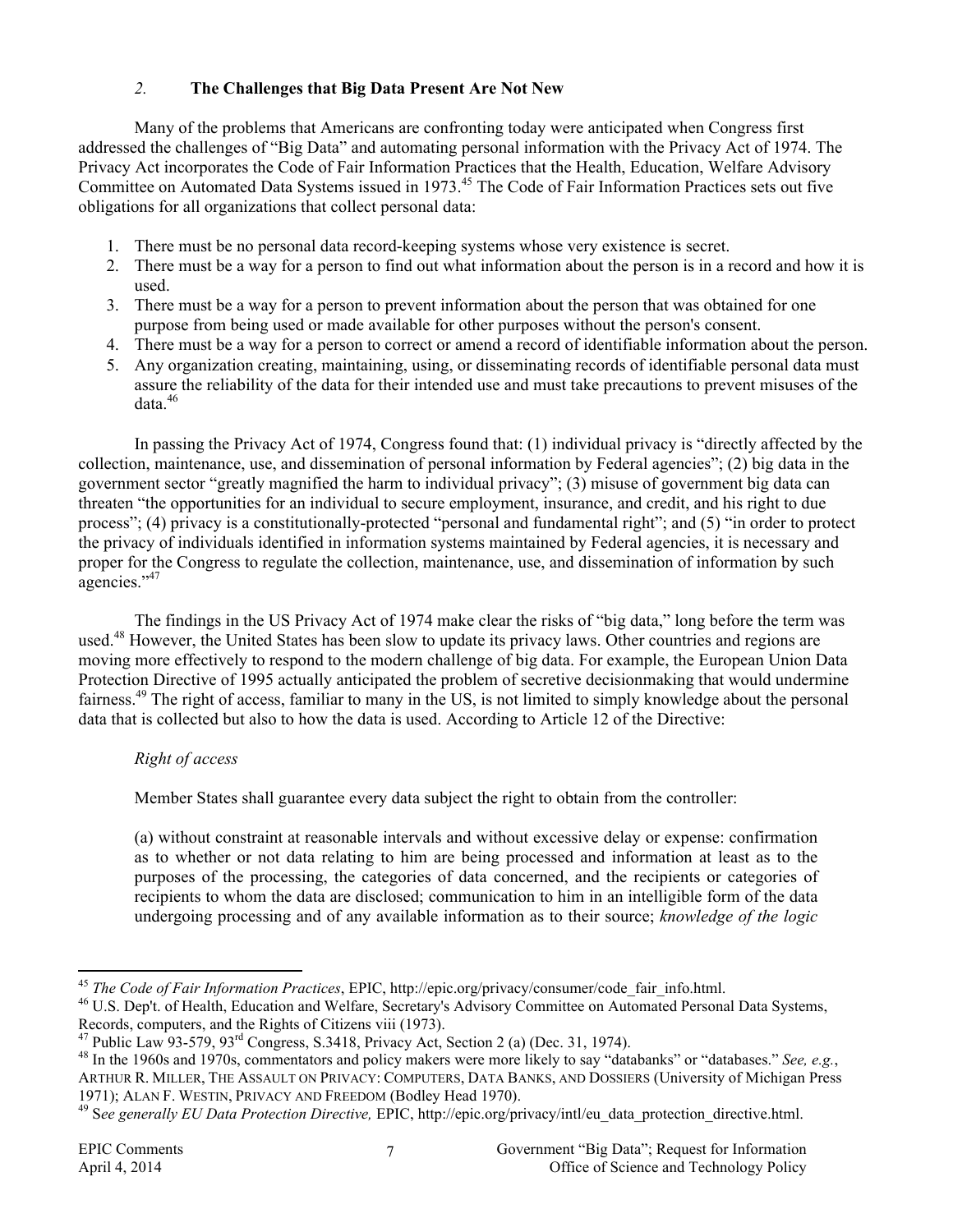*involved in any automatic processing of data* concerning him at least in the case of the automated decisions referred to in Article  $15(1)$ ;<sup>5</sup>

As a document prepared for Europeans explains:

You must also have access to the logic on which automated decisions are based. Decisions, which significantly affect the data subject, such as the decision to grant a loan or issue insurance, might be taken on the sole basis of automated data processing. Therefore, the data controller must adopt suitable safeguards, such as giving the data subject the opportunity to discuss the rationale behind the data collected or to contest decisions based on inaccurate data.<sup>51</sup>

Although the Privacy Act of 1974 anticipated many of the challenges that Big Data present, the current legal frameworks fail to safeguard individual privacy by adequately implementing Fair Information Practices ("FIPs") and adhering to privacy enhancing techniques. Because Big Data has threatened individual privacy for many years, and the risks to Americans increase daily, it is imperative that this Administration confronts Big Data problems expeditiously. Among the changes that are needed, the law should be updated to guarantee algorithmic transparency.

#### **3. Congress Should Swiftly Enact the Consumer Privacy Bill of Rights and the Government Should Immediately Suspend its "Risk Based" Profiling Programs**

In 2012, President Obama announced the Consumer Privacy Bill of Rights ("CPBR").<sup>52</sup> It is a critical policy framework that provides a blueprint for protecting privacy in the modern age. Based on FIPs, the CPBR is a framework that grants consumer rights and places obligations on private companies collecting consumer information:

- Individual Control: Consumers have a right to exercise control over what personal data companies collect from them and how they use it.
- Transparency: Consumers have a right to easily understandable and accessible information about privacy and security practices.
- Respect for Context: Consumers have a right to expect that companies will collect, use, and disclose personal data in ways that are consistent with the context in which consumers provide the data.
- Security: Consumers have a right to secure and responsible handling of personal data.
- Access and Accuracy: Consumers have a right to access and correct personal data in usable formats, in a manner that is appropriate to the sensitivity of the data and the risk of adverse consequences to consumers if the data is inaccurate.

<sup>&</sup>lt;sup>50</sup> EU Directive 95/46/EC—The Data Protection Directive, art 15 (1), 1995 (emphasis added),

http://www.dataprotection.ie/docs/EU-Directive-95-46-EC--Chapter-2/93.htm. Article 15(1) is expansive and includes "data intended to evaluate certain personal aspects relating to him, such as his performance at work, creditworthiness, reliability, conduct, etc."

<sup>51</sup> EUROPA, Data Protection in the European Union, 9, *available at*

http://ec.europa.eu/justice/policies/privacy/docs/guide/guide-ukingdom\_en.pdf.<br><sup>52</sup> White House, Consumer Data Privacy in a Networked World: A Framework for Protecting Privacy and Promoting Innovation in the Global Economy, Feb. 23, 2012, http://www.whitehouse.gov/sites/default/files/privacy-final.pdf [hereinafter White House, CPBR]; *see also White House Sets Out Consumer Privacy Bill of Rights*, EPIC, http://epic.org/2012/02/whitehouse-sets-out-consumer-.html (last visited Apr. 4, 2014).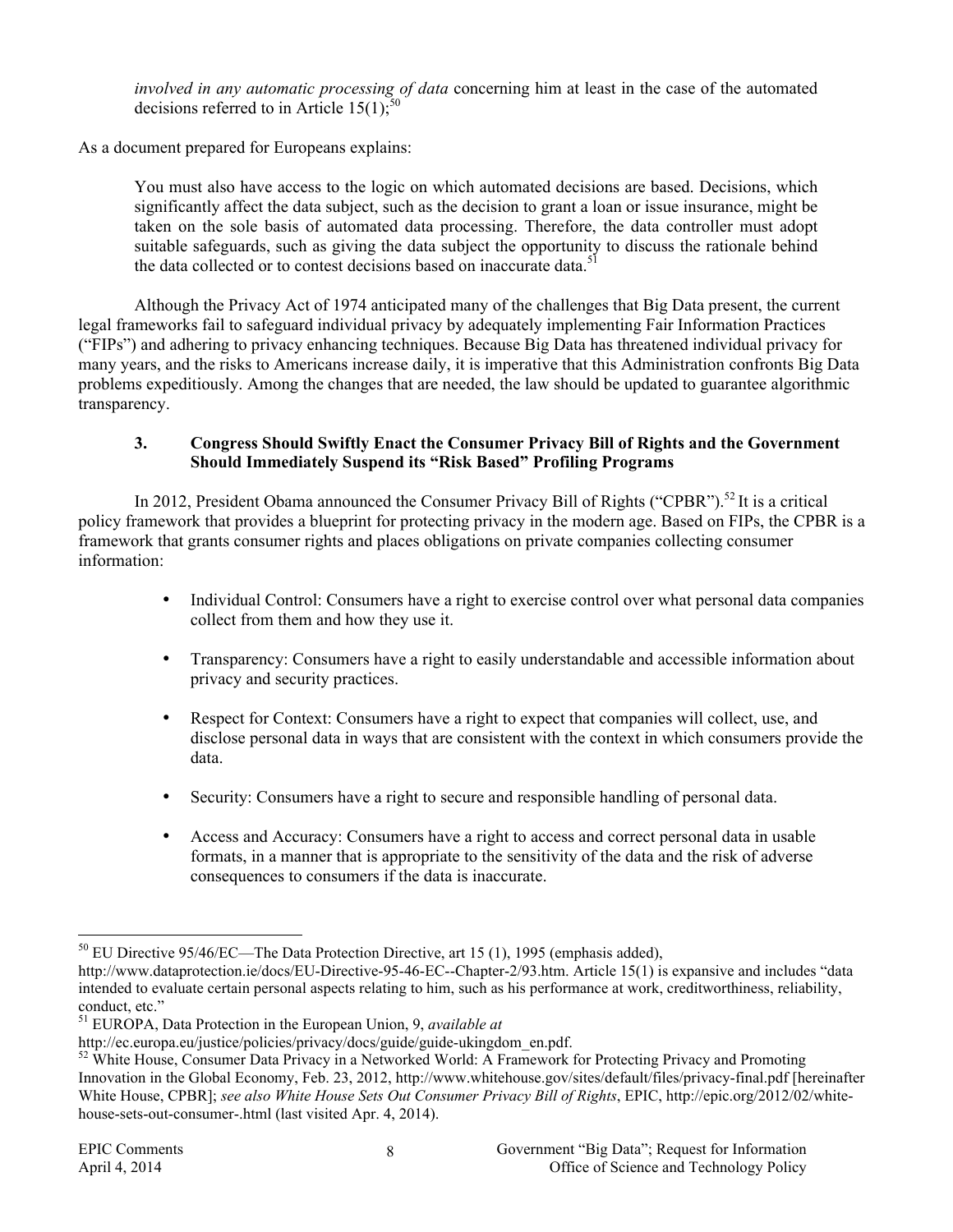- Focused Collection: Consumers have a right to reasonable limits on the personal data that companies collect and retain.
- Accountability: Consumers have a right to have personal data handled by companies with appropriate measures in place to assure they adhere to the Consumer Privacy Bill of Rights.<sup>53</sup>

The Consumer Data Privacy Report identifies several high-profile privacy challenges, including online advertising, data brokers, and children's privacy. The report encourages online advertising companies to "refrain from collecting, using, or disclosing personal data that may be used to make decisions regarding employment, credit, and insurance eligibility" and cited a "Do Not Track" mechanism as an example of a beneficial privacyenhancing technology.<sup>54</sup> The report calls on data brokers to "seek innovative ways to provide consumers with effective Individual Control."<sup>55</sup> Finally, the report notes, "the practices in the Consumer Privacy Bill of Rights may require greater protections for personal data obtained from children and teenagers than for adults."<sup>56</sup>

More than two years have passed since President Obama announced the CPBR. But with no action on the recommendations or the framework, the problems with Big Data have increased. Last month, forty consumer privacy organizations urged the White House to work with Congress to propose legislation enacting the Consumer Privacy Bill of Rights into law. The groups stated:

 Never has the need to update the privacy laws of the United States been more urgent. . . . The Consumer Privacy Bill of Rights is a sensible framework that would help establish fairness and accountability for the collection and use of personal information. . . . the key to progress is the enactment by Congress of this important privacy framework. Only enforceable privacy protections create meaningful safeguards.<sup>57</sup>

The time to act is now. The White House must work with Congress to enact the CPBR and protect the privacy of Americans.

Additionally, to combat the problems with preemptive predictions based on government Big Data, the government must immediately cease "risk based" automated profiling. For example, the Department of Homeland Security ("DHS") uses its Automated Targeting System ("ATS") to assign risks to individuals traveling to, from, and throughout the United States.<sup>58</sup> DHS uses PII to determine whether an individual, based on personal immutable characteristics—not conduct—should undergo investigation, monitoring, and denial of her constitutional right to travel.<sup>59</sup> This is almost certainly constitutionally impermissible.<sup>60</sup> Moreover, because ATS risk assessment compares PII of individuals that have no criminal history against "patterns of suspicious activity," this increases the likelihood that CBP and ATS profile innocent individuals of certain racial, ethnic, or religious groups.<sup>61</sup>

<sup>&</sup>lt;sup>53</sup> See supra note 52, White House, CPBR. at 1.<br>
<sup>54</sup> *Id.* at 12.<br>
<sup>55</sup> *Id.* at 13.<br>
<sup>56</sup> *Id.* at 15.<br>
<sup>56</sup> *Id.* at 15.<br>
<sup>57</sup> Privacy Coalition Letter on Consumer Privacy Bill of Rights, Feb. 24, 2014, *available at* CPBR.pdf.

<sup>&</sup>lt;sup>58</sup> Notice of Privacy Act System of Records, 77 Fed. Reg. 30297 (proposed May 22, 2012).<br><sup>59</sup> Sáenz v. Roe. 526 U.S. 489 (1999).

<sup>&</sup>lt;sup>60</sup> See supra note 3, *Comments Urging the Department of Homeland Security To (A) Suspend the "Automated Targeting System." See also* EPIC, *Comments to CBP regarding Automated Targeting System*, June 21, 2012, *available at* http://epic.org/privacy/travel/ats/EPIC-ATS-Comments-2012.pdf.<br><sup>61</sup> Dep't of Homeland Sec., U.S. Customs and Border Protection, Privacy Impact Assessment for the Automated Targeting

System, DHS/CBP/PIA-006(b), 19 (June 1, 2012), *available at*

http://www.dhs.gov/xlibrary/assets/privacy/privacy\_pia\_cbp\_ats006b.pdf.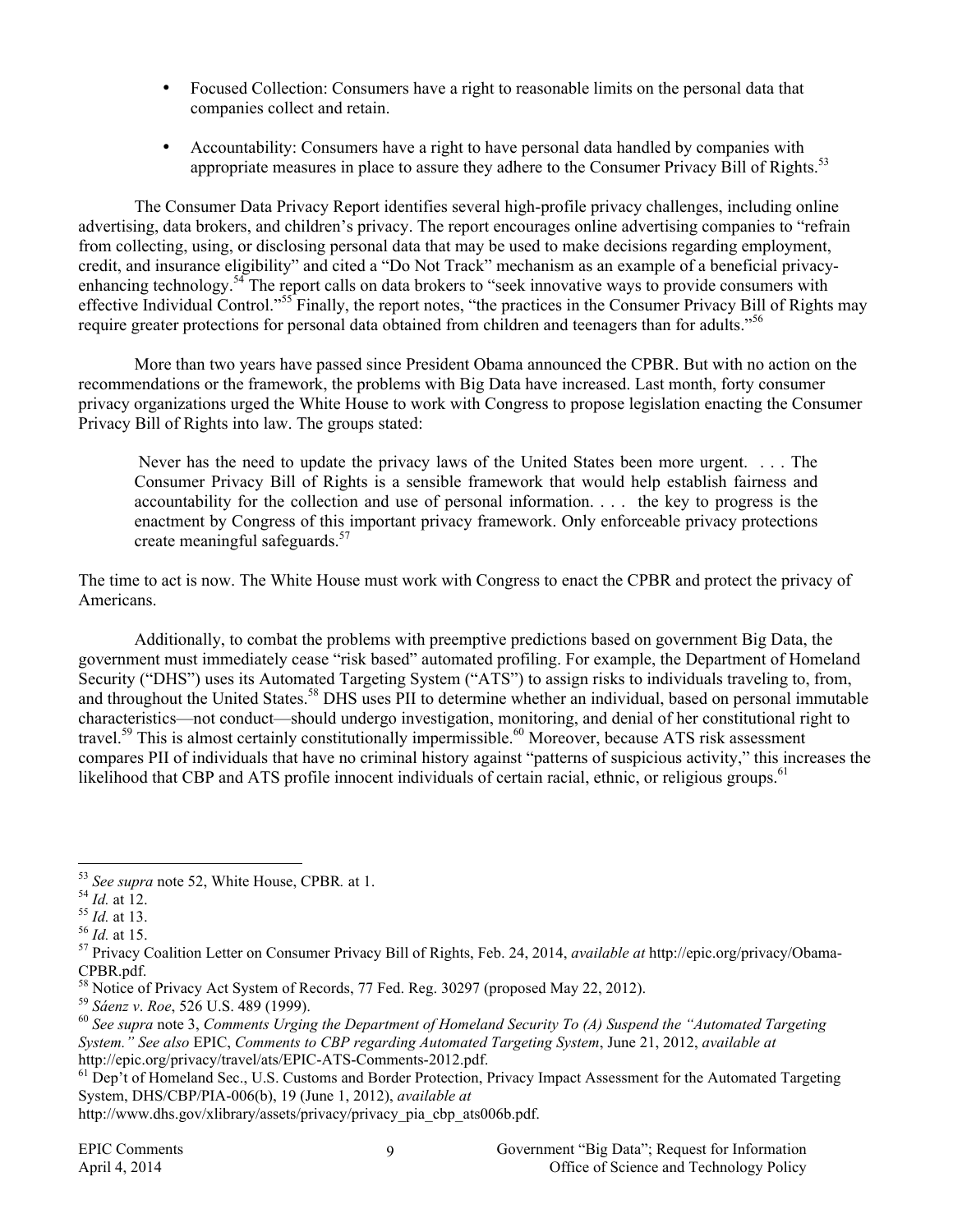EPIC and other privacy and civil liberties organizations have repeatedly called for suspension of automated "risk based" profiling.<sup>62</sup> In conducting its review on Big Data in the government sector, the White House should advocate for the immediate suspension of automated "risk based" profiling.

Big companies, including internet advertisers, should also be far more transparent about their profiling and pricing practices. Every indication points to the increasing use of secretive profiles, filled with sensitive data, to make determinations about American consumers.<sup>63</sup> Those practices should end. Companies should not be allowed to make decisions about individuals without setting out in detail the basis for the decision, including the factors that it considered. And government agencies must be on the lookout for the use of factors, such as race, gender, and nationality that are Constitutionally impermissible.

# **4. Stronger Big Data Privacy Safeguards Are Needed to Protect Individuals**

# A*. Current Practices*

It is imperative that stronger safeguards are implemented to protect the privacy and personal information of Americans. Transparency is often foregone in order to avoid accountability for the accuracy of the data or for how the data is used. Various entities access Big Data with little accountability. For example, private information aggregators increasingly sell consumer profiles that are not clearly protected under current legal frameworks.

When legal frameworks are inapplicable to new uses of Big Data, companies collecting Big Data are not held accountable to regulatory bodies. Spokeo, a people-finder service, is one such company. Spokeo sells detailed consumer profiles, including emails, physical addresses, phone numbers, marital status, occupation, family background, and more.<sup>64</sup> Although Spokeo profits from selling consumer profiles like credit reporting agencies do, it makes no warrants regarding accuracy of its profiles.<sup>65</sup>

Professor Anita Ramasastry notes that Spokeo and its ilk compile "robust data sets . . . that creditors want, and at present, it is unclear how actively they stop such companies from using this information." Because Spokeo's data sets are "used for a major life decision, such as whether someone might be hired or not, the person affected has no recourse, or ability to correct the errors." Professor Ramasastry has stated that Spokeo and other information aggregators "need[]to be subject to some regulatory scrutiny. At a minimum, consumers should have the ability to see their data, to correct it if needed, and to understand who might be buying their data for commercial purposes." Transparency is not sufficient and mechanisms for oversight are also needed.

Many state education departments, for example, lack adequate oversight of schools' use of technology and outsourcing of student records. Sheila Kaplan, a student privacy advocate and founder of Education New York, has endorsed state education chief privacy officers as an independent mechanism to "oversee, audit, consult, and report on matters that affect privacy and security of school records that contain personally identifiable information."<sup>66</sup>

<sup>&</sup>lt;sup>62</sup> *See, e.g.*, EPIC et al., Letter to DHS Secretary Janet Napolitano, Re: TSA Racial Profiling Audit, Dec. 1, 2011, http://epic.org/privacy/airtravel/12-01-11-Coalition-Racial-Profiling-Audit-DHS-Letter.pdf.

<sup>&</sup>lt;sup>63</sup> See Pam Dixon & Robert Gellman, World Privacy Forum, *The Scoring of America: How Secret Consumer Scores Threaten Your Privacy and Your Future* (Apr. 2, 2014), *available at* http://www.worldprivacyforum.org/wp content/uploads/2014/04/WPF\_Scoring\_of\_America\_April2014\_fs.pdf.

<sup>&</sup>lt;sup>64</sup> Spokeo, www.Spokeo.com (last visited Apr. 4, 2014).<br><sup>65</sup> Anita Ramasastry, *The Spokeo Lawsuit and the Perils of the New People Finder Companies*,<br>http://verdict.justia.com/2014/02/11/spokeo-lawsuit-perils-new-people-

<sup>&</sup>lt;sup>66</sup> MODEL STATE LAW: CHIEF PRIVACY OFFICE FOR EDUCATION ACT § 1 (Sheila Kaplan, Educ. N.Y.), *available at* http://educationnewyork.com/files/CPOforED-2-01.pdf.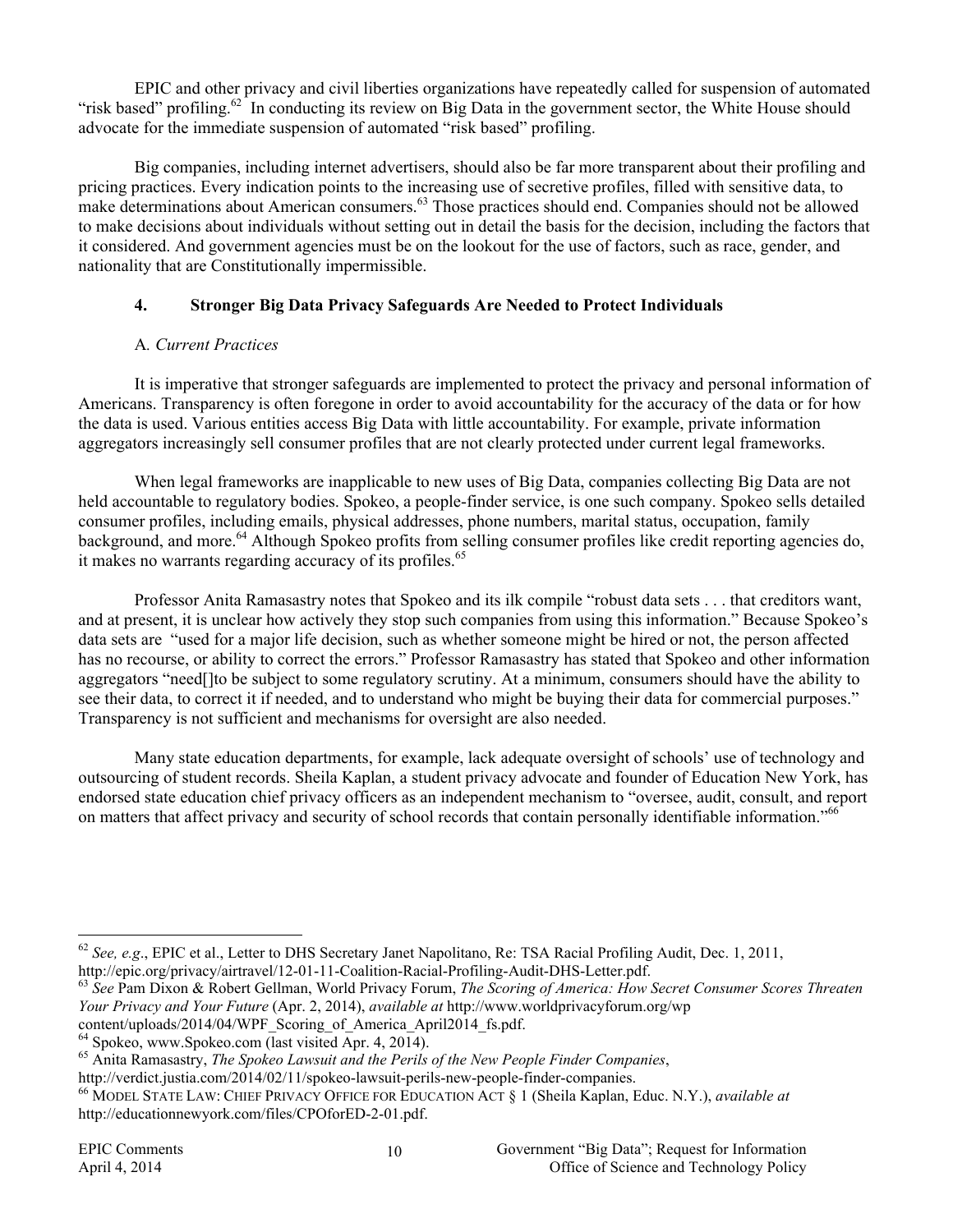#### *B. Support for Privacy Coalition Principles*

As a starting point for a policy framework that could address the challenges of Big Data, EPIC supports the Principles set out by the Privacy Coalition and recommends that the White House incorporate these principles in its report:

**TRANSPARENCY**: Entities that collect personal information should be transparent about what information they collect, how they collect it, who will have access to it, and how it is intended to be used. Furthermore, the algorithms employed in big data should be made available to the public.

**OVERSIGHT**: Independent mechanisms should be put in place to assure the integrity of the data and the algorithms that analyze the data. These mechanisms should help ensure the accuracy and the fairness of the decision-making.

**ACCOUNTABILITY**: Entities that improperly use data or algorithms for profiling or discrimination should be held accountable. Individuals should have clear recourse to remedies to address unfair decisions about them using their data. They should be able to easily access and correct inaccurate information collected about them.

**ROBUST PRIVACY TECHNIQUES**: Techniques that help obtain the advantages of big data while minimizing privacy risks should be encouraged. But these techniques must be robust, scalable, provable, and practical. And solutions that may be many years into the future provide no practical benefit today.

**MEANINGFUL EVALUATION**: Entities that use big data should evaluate its usefulness on an ongoing basis and refrain from collecting and retaining data that is not necessary for its intended purpose. We have learned that the massive metadata program created by the NSA has played virtually no role in any significant terrorism investigation. We suspect this is true also for many other "big data" programs.

**CONTROL**: Individuals should be able to exercise control over the data they create or is associated with them, and decide whether the data should be collected and how it should be used if collected.<sup>67</sup>

These requirements are needed as entities try to take advantage of big data more and more without taking on the responsibility that should come with it. Greater transparency is an important place to start. As a recent Senate Majority report noted about Data Brokers, "Since data brokers generally collect information without the consumers' knowledge, consumers have limited means of knowing how the companies obtain their information, whether it's accurate, and for what purposes they are using it."<sup>68</sup> And public availability of data should not excuse companies or the government from being responsible data stewards. As danah boyd and Kate Crawford note, "The process of evaluating the research ethics cannot be ignored simply because the data is seemingly accessible. Researchers must keep asking themselves – and their colleagues – about the ethics of their data collection, analysis, and publication."<sup>69</sup> This same sentiment should apply to all entities that collect data.

 <sup>67</sup> Privacy Coalition Letter on Big Data and the Future of Privacy, Mar. 31, 2014, *available at* http://privacycoalition.org/Big.Data.Coalition.Ltr.pdf .

<sup>&</sup>lt;sup>68</sup> Office of the Oversight and Investigations Majority Staff, "A Review of the Data Broker Industry: Collection, Use, and Sale of Consumer Data for Marketing Purposes," 5 (Dec. 18, 2013), *available at*

http://www.commerce.senate.gov/public/?a=Files.Serve&File\_id=0d2b3642-6221-4888-a631-08f2f255b577.<br><sup>69</sup> danah boyd and Kate Crawford. Six Provocations for Big Data at 11. Research paper presented at Oxford Internet Institu "A Decade in Internet Time: Symposium on the Dynamics of the Internet and Society" (Sep. 21, 2011), http://ssrn.com/abstract=1926431.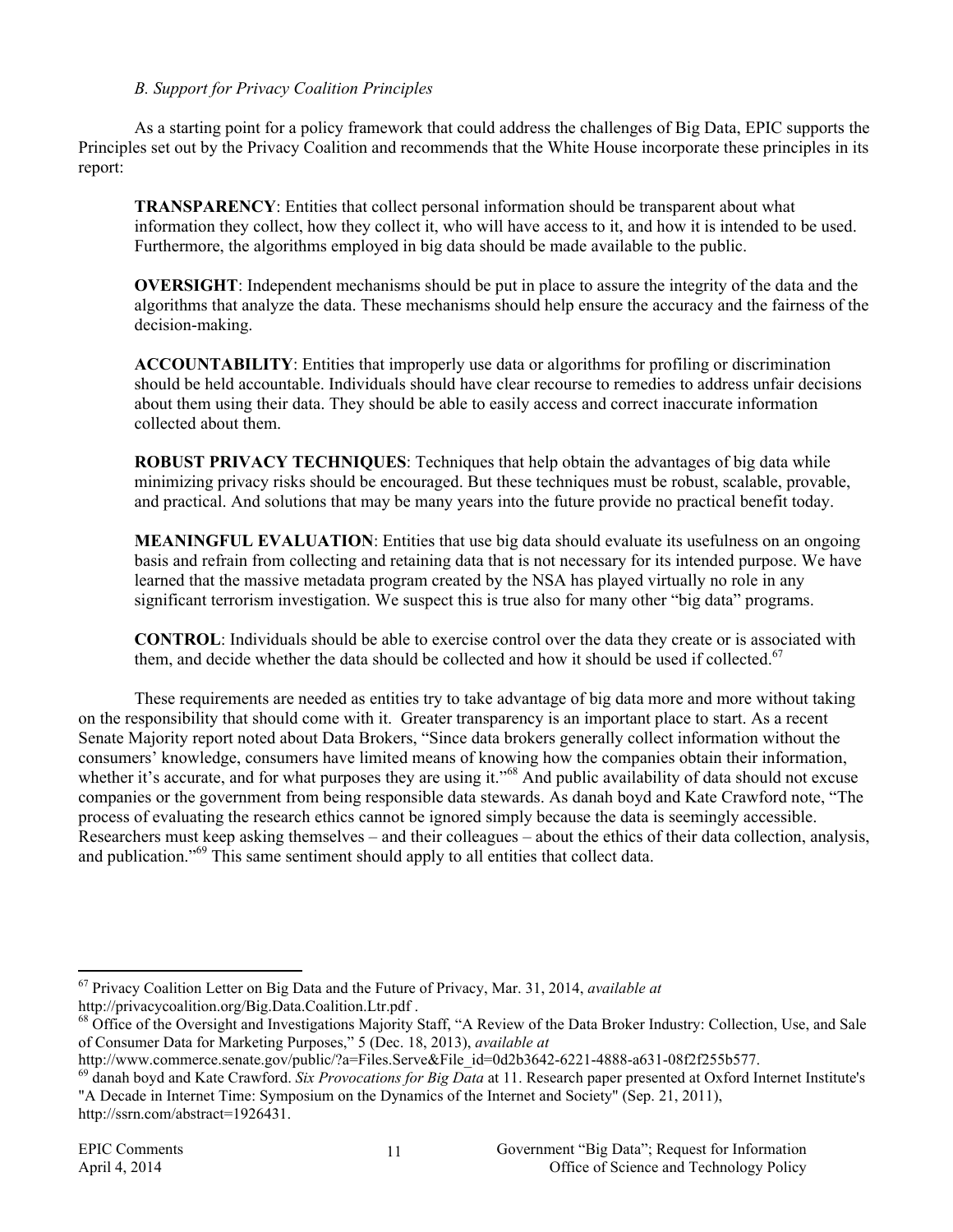#### C. *Privacy Enhancing Techniques and Other Practices*

There are other recommendations that should be incorporated in the White House report. In the consumer space, University of Washington Law Professor Ryan Calo has suggested the creation of Consumer Subject Review Boards ("CSRBs"). CSRBs would be internal committees within private companies and they would operate under predetermined ethical rules to adequately vet and oversee the big data privacy implications of consumer behavioral research.<sup>70</sup> Among other benefits, CSRBs "could increase regulatory certainty, perhaps forming the basis for an FTC safe harbor if sufficiently robust and transparent" and they "could add a measure of legitimacy to the study of consumers for profit."<sup>71</sup>

Additionally, the public and private sector should implement Privacy Enhancing Technologies ("PETs") that "minimize or eliminate the collection of personally identifiable information."72 Computer scientists have created various privacy enhancing mechanisms that should be deployed in the Big Data space. Distinguished Scientist at Microsoft Research Cynthia Dwork has espoused "differential privacy" as a "privacy-preserving analysis."<sup>73</sup> Differential privacy "ensures that the removal or addition of a single database item does not (substantially) affect the outcome of any analysis."<sup>74</sup> Although not an "absolute guarantee of privacy," differential (substantially) privacy "ensures that only a limited amount of additional risk is incurred by participating in the socially beneficial databases."<sup>75</sup> Current FTC Chief Technologist Latanya Sweeney has created various algorithms that maintain confidentiality by "providing the most general version of the data."<sup>76</sup>

Jeff Jonas, Chief Scientist for the IBM Analytics Groups, describes the need to "bake in" privacy protection by, for example, "the ability to anonymize the data at the edge, where it lives in the host system, before you bring it together to share it and combine it with other data."<sup>77</sup>

The techniques are particularly important to address the potential abuses of predictive analytics. Where decisions are being made about individuals using predictive analytics, a process is needed to ensure the fairness of the decision. The "technological due process" as described by Danielle Citron provides a good basis for ensuring fairness in automated decisions.78 Citron suggests audit trails that provide the information used to make a determination would provide transparency to users and a means to affectively challenge these decisions. The audit trails would also provides a means of oversight and accountability in the use of predictive analytics.

### **5. International Guidelines Provide Models for Better Privacy Protection**

In addition to the Organisation for Economic Cooperation and Development Guidelines, there are other international frameworks that can serve as models to protect privacy in big data. In 2012, the European Commission proposed the "EU General Data Protection Regulation," ("GDPR") which has gained support from numerous U.S. consumer organizations. U.S. groups support the Regulation because it "establishes single, national data protection authorities in each [EU] member state," "adopts several innovative approaches to privacy

http://www.cs.ucdavis.edu/~franklin/ecs289/2010/dwork\_2008.pdf.

<sup>&</sup>lt;sup>70</sup> *Id.*<br><sup>71</sup> *Id.* 72 Testimony and Statement for the Record of Marc Rotenberg, Executive Director, EPIC, Hearing on Privacy in the Commercial World, Before the Committee on Commerce, Trade, and Consumer Protection (Mar. 1, 2001), http://epic.org/privacy/testimony\_0301.html; *See also* Herbert Burkert, *Privacy Enhancing Technologies: Typology, Critique Vision* in PHIL E AGRE AND MARC ROTENBERG, TECHNOLOGY AND PRIVACY: THE NEW LANDSCAPE 125-42 (MIT Press 1998).<br><sup>73</sup> Cynthia Dwork, *Differential Privacy: A Survey of Results*, 1, 2008,

<sup>74</sup> *Id*. at 2. <sup>75</sup> *Id*. at 2-3. 76 Latanya Sweeney, *Datafly: a System for Providing Anonymity in Medical Data*, 15,

http://dataprivacylab.org/datafly/paper2.pdf. <sup>77</sup> IBM's Jeff Jonas on Baking Data Privacy into Predictive Analytics, *Data Informed,* Nov. 20, 2013,

http://data-informed.com/ibms-jeff-jonas-baking-data-privacy-predictive-analytics/#sthash.hBM0lg1N.dpuf 78 Danielle Keats Citron, Technological Due Process (2008).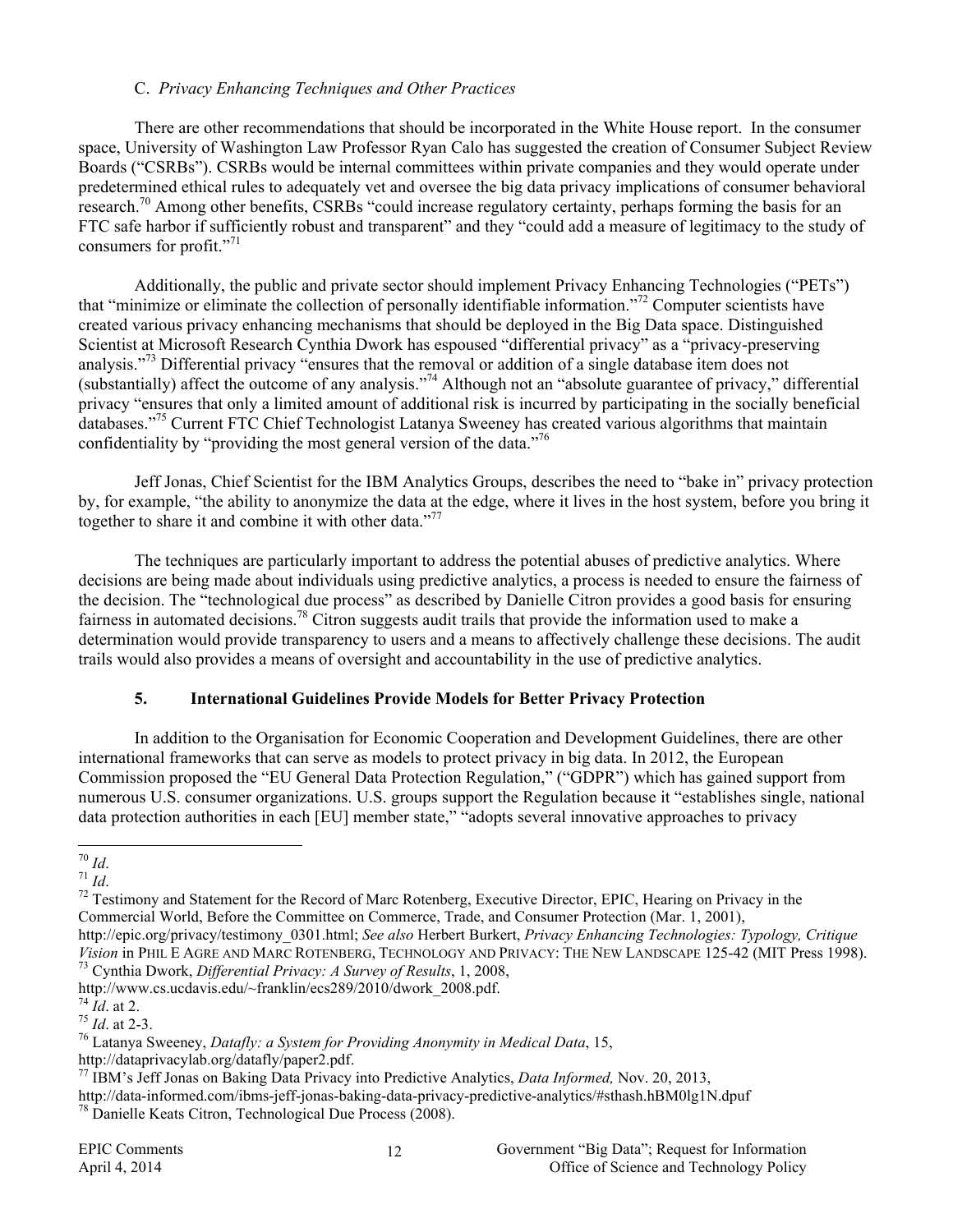protection, such as privacy by design and privacy by default," and "builds on the right to data deletion."<sup>79</sup> In 2013, the European Parliament Committee approved the regulation. <sup>80</sup>

The Madrid Declaration is an international "commitment to privacy protection" that "reaffirms international instruments for privacy protection, identifies new challenges, and call[s] for concrete actions."<sup>81</sup> Formally endorsed by hundreds of domestic and international civil society groups, privacy experts, and individuals, the Declaration promotes ten propositions concerning data protection.<sup>82</sup> For example, it reaffirms support for Fair Information Practice global implementation, genuine Privacy Enhancing techniques and Privacy Impact Assessments, and "independent data protection authorities."<sup>83</sup> It calls for a moratorium on mass surveillance technology; including body scanners, facial recognition, and RFID tracking, "subject to a full and transparent evaluation by independent authorities and democratic debate.<sup>784</sup>

The Council of Europe Convention 108 is an agreement, signed by the member states of the Council of Europe in 1995, which "protects the individual against abuses which may accompany the collection and processing of personal data and which seeks to regulate at the same time the transfrontier flow of personal data."85 Convention 108 imposes certain rules regarding the methods by which signatory countries must regulate personal data collection and retention, and also forbids processing of "sensitive" data on a person's race, politics, health, religion, sexual life, criminal record, etc., in the absence of proper legal safeguards. The Convention also "enshrines the individual's right to know that information is stored on him or her and, if necessary, to have it corrected."<sup>86</sup> The Convention still remains the only binding international legal instrument with a worldwide scope of application in the field of data privacy, open to any country, including countries that are not Members of the Council of Europe.<sup>87</sup>

While Convention 108 itself originated in the Council of Europe, the United States' demonstrated interest in the privacy principles protected by the Convention align perfectly. The principles underlying Convention 108 are directly based on the Universal Declaration of Human Rights, adopted by the United Nations in 1948.<sup>88</sup> It was the United States and Eleanor Roosevelt that helped craft the Universal Declaration, and it was the United States that ratified the Council of Europe Convention on Cybercrime and urged its allies to do the same.

Moreover, technical experts and legal scholars have expressed support for the U.S. ratification of Convention 108. On January 28, 2010, twenty-nine members of the EPIC Advisory Board wrote to then Secretary of State Hillary Rodham Clinton to urge that the United States begin the process of ratification of Council of Europe Convention 108.<sup>89</sup> In that letter, the members of the EPIC Advisory Board explained, "Just as communications networks can be used for good and ill, so too can computer technology. It can help sustain aid programs, spur innovation, and encourage economic growth. Or it can track the activities of dissidents, monitor the

<sup>&</sup>lt;sup>79</sup> Letter from U.S. Consumer Organizations on EU General Data Protection Regulation to Jan Philipp Albrecht, Rapporteur, Comm. on Civil Liberties, Justice and Home Affairs, and Lara Comi, Rapporteur, Comm. on Internal Market and Consumer Protection, European Parliament (Sept. 5, 2012), *available at* https://epic.org/privacy/intl/US-Cons-Grps-Support-EU-Priv-Law.pdf.

<sup>&</sup>lt;sup>80</sup> Press Release, European Parliament, Civil Liberties MEPs Pave the Way for Stronger Data Protection in the EU (Oct. 21, 2013), http://www.europarl.europa.eu/sides/getDoc.do?pubRef=-%2f%2fEP%2f%2fTEXT%2bIM-

PRESS%2b20131021IPR22706%2b0%2bDOC%2bXML%2bV0%2f%2fEN&language=EN.

<sup>81</sup> Madrid Privacy Declaration: Global Privacy Standards for a Global World, The Public Voice (Nov. 3, 2009), *available at* http://thepublicvoice.org/madrid-declaration/.<br><sup>82</sup>*Id.* 84<br><sup>84</sup> *Id.* 84<br><sup>85</sup> Council of Europe: Treaty Office: Convention for the Protection of Individuals with regard to Automatic Processing of

Personal Data (last accessed May 9, 2013), *available at* http://conventions.coe.int/Treaty/en/Summaries/Html/108.htm.<br><sup>86</sup> *Id.*<br><sup>87</sup> *Council of Europe Privacy Convention*, EPIC, http://epic.org/privacy/intl/coeconventio

http://epic.org/privacy/intl/EPIC\_Clinton\_ltr\_1-10.pdf. <sup>89</sup> *Id.*